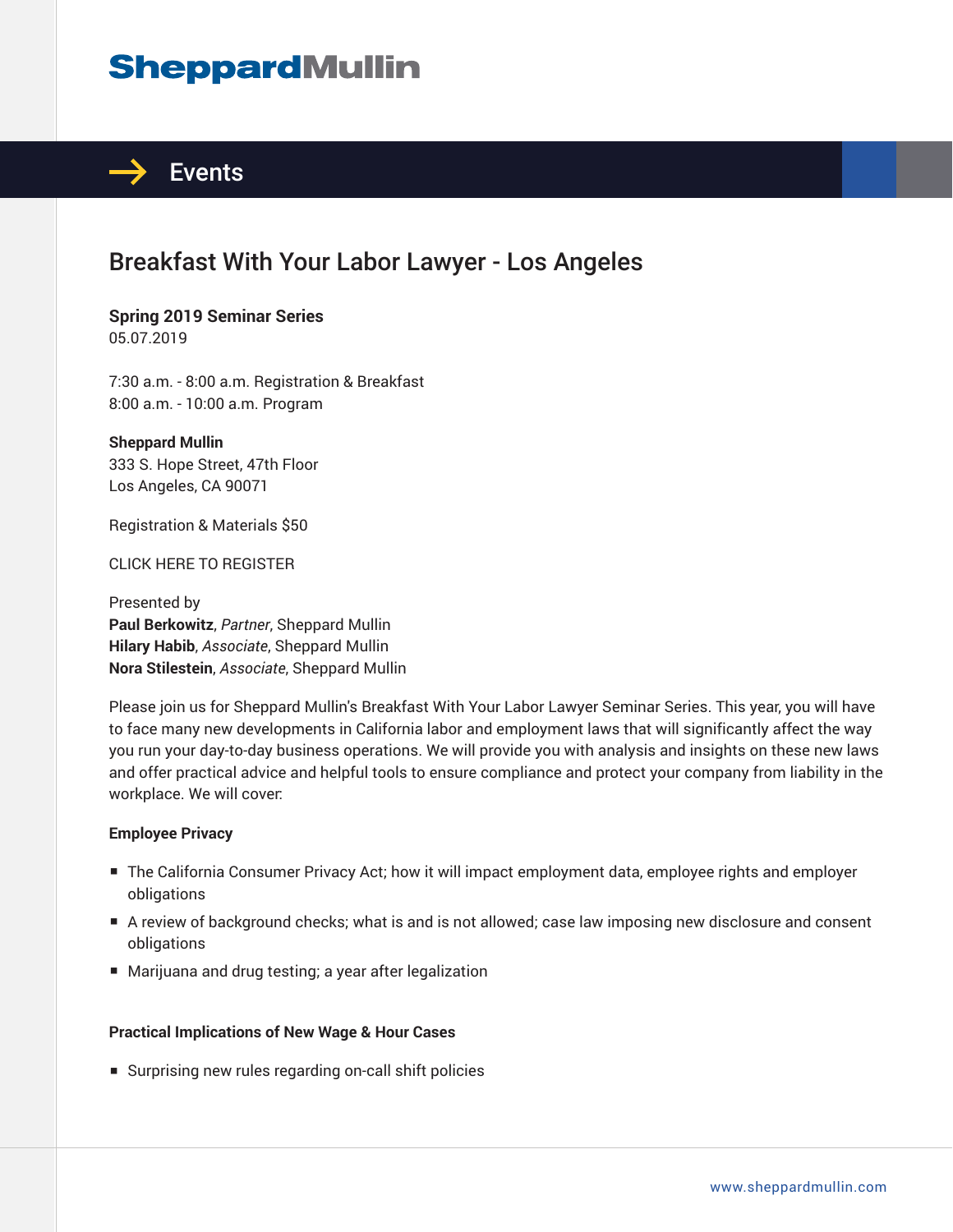## **SheppardMullin**

- Consequences and risks of increasing minimum wage
- Risk of rounding
- Timesheet certifications
- Importance of accurate time records and document retention policies
- Voluntary meal period waivers for healthcare employees
- Personal liability for civil penalties
- New tip pooling rules under federal/state law

#### **High Risk Areas for Employers**

- Independent contractors after the landmark Dynamex case
- Joint employer issues
- Uber/Lyft litigation and other service technology platforms
- Vendor engagement for payroll processors
- Employee non-solicit agreements under attack

#### **Sexual Harassment**

- New required harassment training
- The risk of sexual harassment litigation in the #MeToo world

#### **Federal Perspective**

- NLRB's new independent contractor test
- Effect of government shutdown on e-Verify, I-9s, visas and back pay

#### *Our attorneys will be available after the presentation to answer all of your legal questions.*

*If you have colleagues who share your interest in this topic, please invite them to attend with you.*

*We look forward to seeing you for this informative, engaging and interactive seminar.*

#### **MCLE Credit**

This activity complies with standards for Minimum Continuing Legal Education prescribed by the California State Bar and is approved for 2 hours of MCLE credit.

Sheppard, Mullin, Richter & Hampton LLP is a State Bar of California approved MCLE provider.